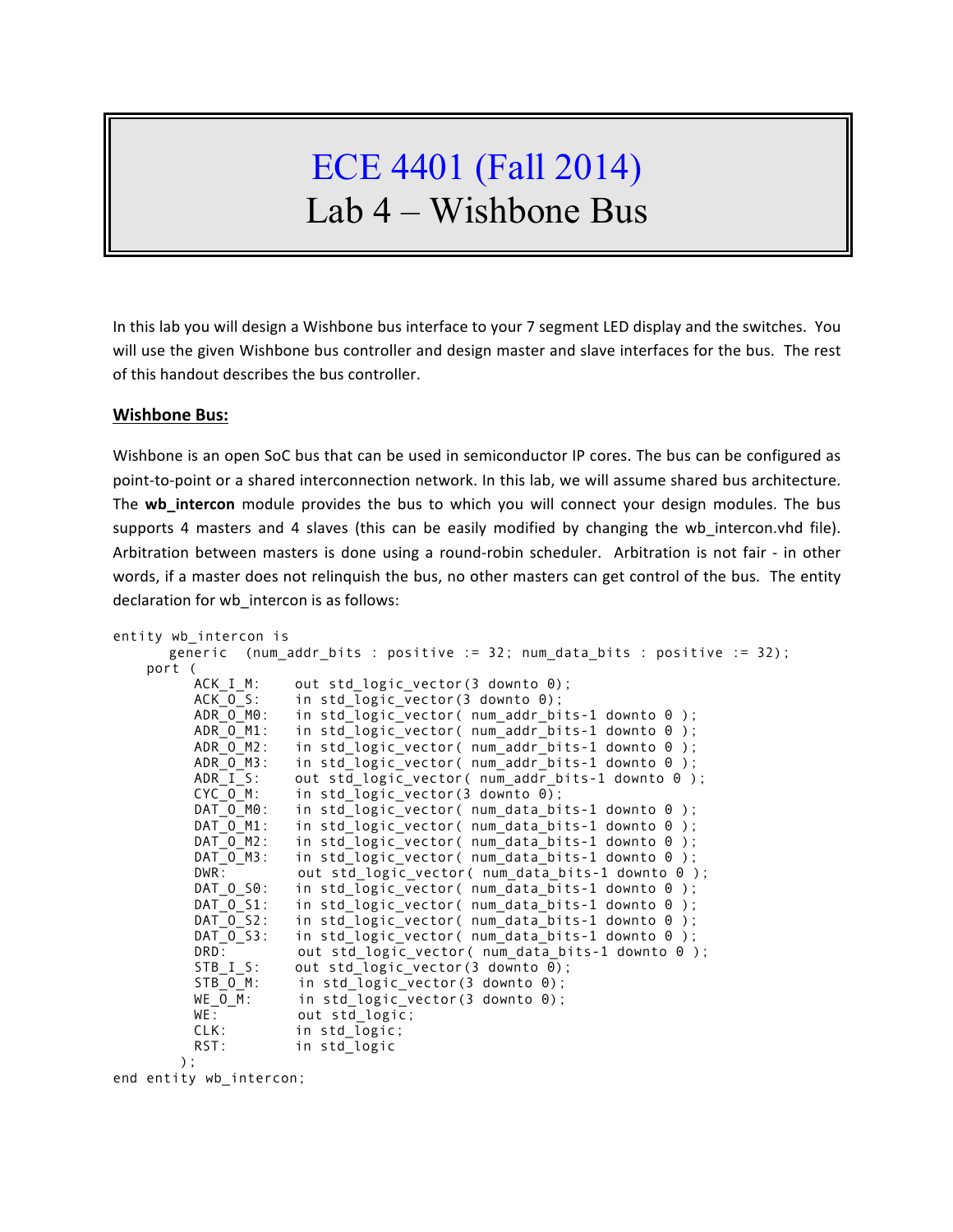Master modules will have entity declarations of the following form:

```
entity master is
Port ( clk_i : in std_logic;
       rst_i : in std_logic;
       adr_o : out std_logic_vector(31 downto 0);
       dat_i : in std_logic_vector(31 downto 0);
       dat_o : out std_logic_vector(31 downto 0);
       ack_i : in std_logic;
       cyc_o : out std_logic;
       stb_o : out std_logic;
       we_o : out std_logic);
end master;
```
The slave modules will have entity declarations of the following form:

```
entity wb_slave is
Port ( clk_i : in std_logic;
 rst_i : in std_logic;
       adr_i : in std_logic_vector(31 downto 0);
        dat_i : in std_logic_vector(31 downto 0);
       dat_0 : out std_logic_vector(31 downto 0);
        ack_o : out std_logic;
        stb_i : in std_logic;
        we_i : in std_logic);
end wb_slave;
```
Note that additional signals to connect to the FPGA pins can be added to the master or slave if necessary. Each master or slave module is connected to the wb intercon module. The DWR signal from the wb\_intercon module connects to the DAT\_I signal on the slaves and the DRD signal from the wb\_intercon module connects to the DAT\_I signal on the master.

#### **Bus Cycle Description:**

When a master wants to read from a slave, it places the address of the slave on the ADR\_O lines. The slave is addressed using the top two bits of the address. Thus address 0x00000000 refers to slave 0, address  $0 \times 40000000$  to slave 1,  $0 \times 80000000$  to slave 2, and  $0 \times C00000000$ . In addition to placing the address, the master will assert its CYC\_O signal to indicate arbitration should start if needed, and STB\_O signal to indicate that it is starting a data cycle. The master will also set its WE O to "0" to indicate a read and "1" to indicate a write request. The slave will know that it is being addressed when its STB I signal becomes active. Since the WE\_I line will be "0", it is a read and the slave will put the data on the DAT\_O lines and assert the ACK\_O signal. Upon receipt of the ACK\_I signal, the master signals the end of data cycle by de-asserting the STB\_O signal. The bus can be released to another master by deasserting the CYC\_O signal.

A write cycle is very similar. The master places the address for the slave on the ADR O signals and asserts its CYC\_O signal to indicate arbitration should start if needed and its STB\_O line to indicate that it is starting a data cycle. The master also sets WE\_O to "1" to indicate a write. The slave will know that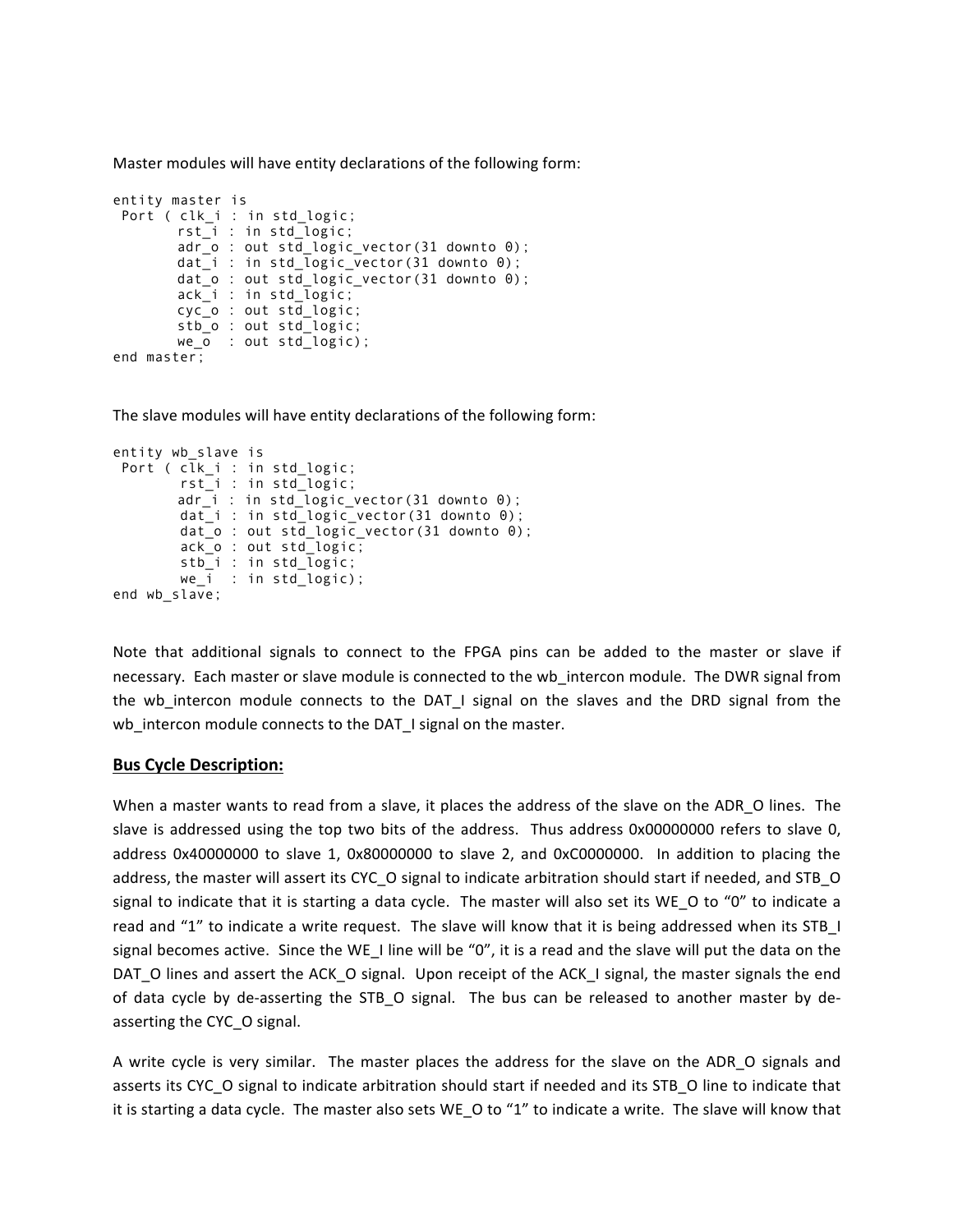it is being addressed when its STB\_I signal becomes active. Since the WE\_I signal will be "1", it is a write and the slave will latch the data on its DAT\_I signals and assert the ACK\_O signal when the write is complete. Upon receipt of the ACK\_I signal, the master signals the end of the data cycle by de-asserting the STB O signal. The bus is released for another master by de-asserting the CYC O signal.

## **Goals For This Week:**

Get started with the Wishbone bus, by designing two simple slave interfaces and one simple master module, as shown in figure below.



Design Wishbone bus interfaces for the switches and for the 7-segment LED display. Whenever the master module performs a read from the switch module, it should return the data on the switches in the lower eight bits of the DAT O signal. Writing to the switch module is not supported. For this part you will update the **wb\_swts.vhd** file.

Likewise, whenever the master module writes to the 7-segment LED module, the lower 16 bits of DAT\_I must be displayed on the four 7-segment LEDs. In this slave module, reads are not supported. For this part you will update the **wb\_segled.vhd** file.

Finally, you will need to design the master module functionality that reads from the switch slave module and writes the output to the 7-segment LED display slave module. For this part you will update the **reader.vhd** file.

## **Notes:**

- The library modules you need for this lab are,
	- o clock\_divider
	- o wb\_intercon
	- o wb\_arbiter
	- o word2leds (which uses hex2led and char\_led\_control)